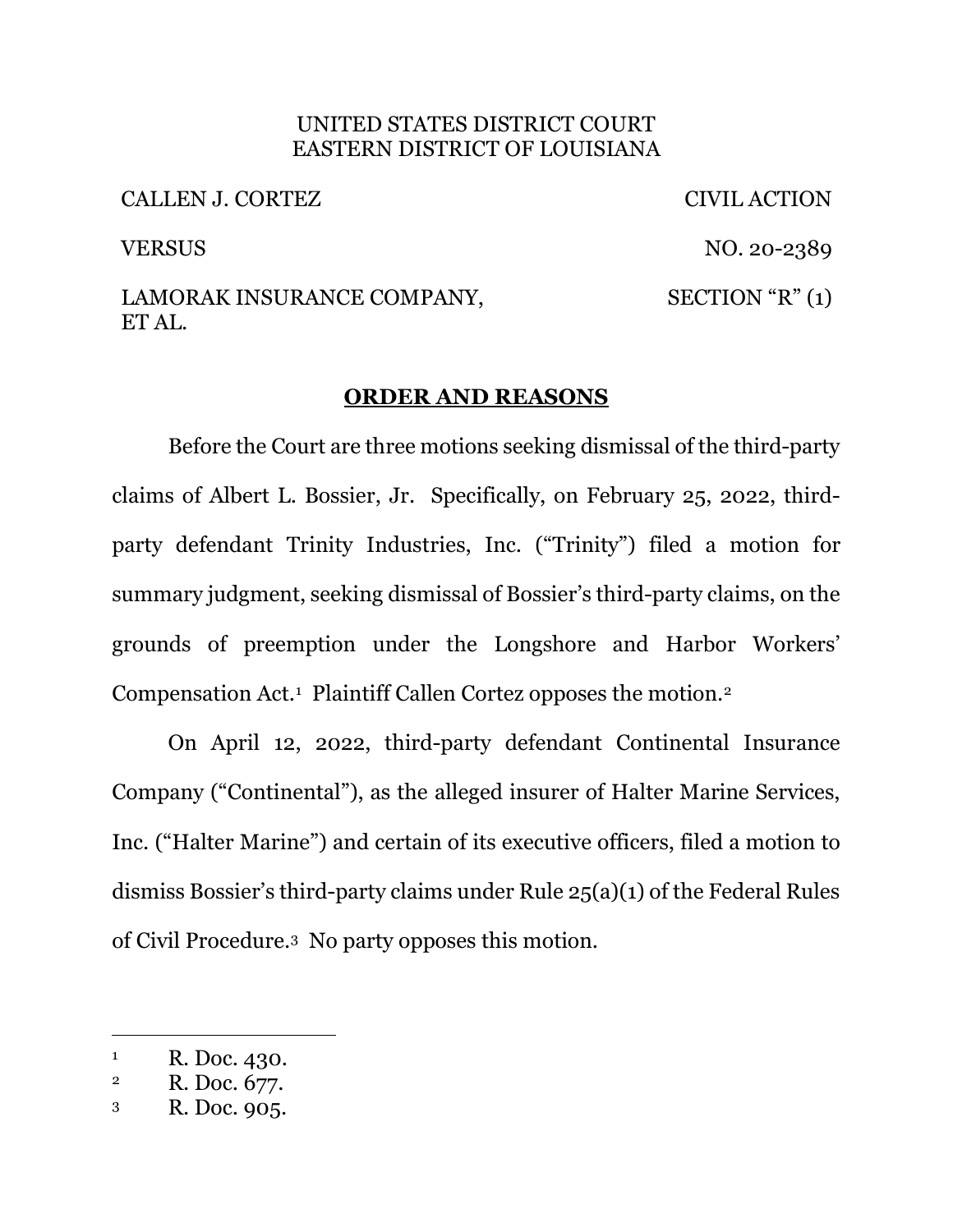On April 27, 2022, defendants Liberty Mutual Insurance Company ("Liberty Mutual") and Travelers Insurance Company ("Travelers"), as the alleged insurers of B&B Engineering and Supply Company, Inc. ("B&B Engineering"), filed a motion to dismiss Bossier's third-party claims under Rule 25(a)(1) of the Federal Rules of Civil Procedure.4 No party opposes this motion.

Because third-party claimant Albert L. Bossier, Jr. has died, and because more than ninety days have passed since service of his notice of his death, with no substitution of a successor or representative, the Court grants all three motions, and dismisses Bossier's third-party claims.

### **I. DISCUSSION**

This is an asbestos exposure case. Plaintiff Callen Cortez alleges that he contracted mesothelioma as a result of exposure to asbestos during his employment with various companies.<sup>5</sup> Plaintiff was diagnosed with mesothelioma on June 2, 2020.6 On July 1, 2020, plaintiff filed suit in the Civil District Court for the Parish of Orleans against approximately thirtyfive defendants, including former employers, manufacturers, premises

<sup>4</sup> R. Doc. 991.

<sup>5</sup> R. Doc. 1-1 (Complaint).

<sup>6</sup> *Id.* at 10 (Complaint ¶ 17).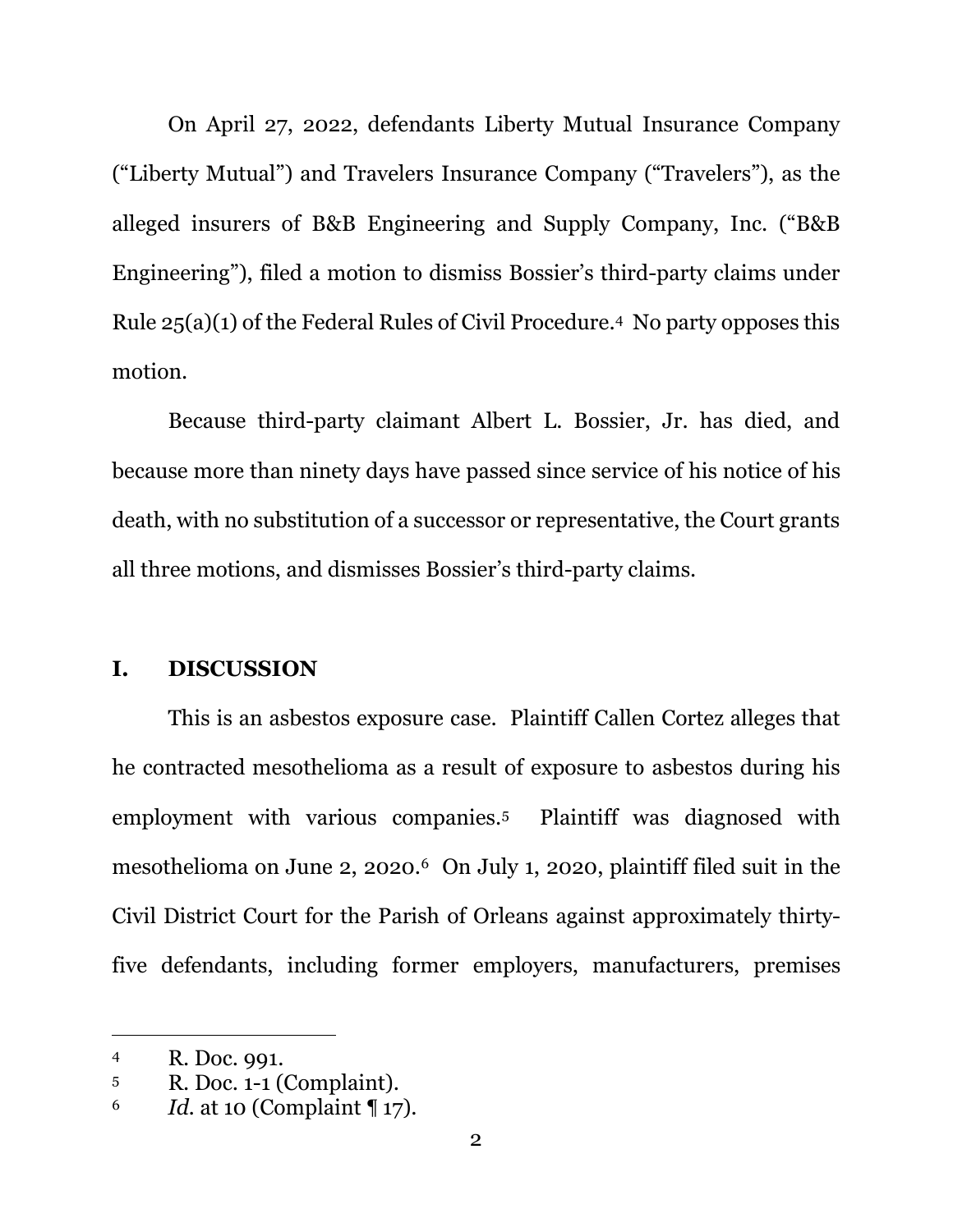owners, and insurance companies.7 On August 31, 2020, the case was removed to federal court.8

On September 4, 2020, defendant Albert L. Bossier, Jr., sued by Cortez in his capacity as an officer of Huntington Ingalls, Inc. ("Avondale"), filed cross-claims against multiple codefendants, including Continental, as the alleged insurer of Halter Marine and certain executive officers, and Liberty Mutual and Travelers, as the alleged insurers of B&B Engineering.9 On December 28, 2020, Bossier filed a supplemental third-party complaint against Trinity, as the alleged successor of Halter Marine.10

Albert L. Bossier, Jr. died on November 14, 2021.<sup>11</sup> On January 7, 2022, counsel for Bossier filed a suggestion of death into the record in this case.12 All counsel of record in this case were electronically served with this notice of death. Under Rule 25(a)(1) of the Federal Rules of Civil Procedure, "[i]f a party dies, . . . [a] motion for substitution may be made by any party or by the decedent's successor or representative." Fed. R. Civ. P. 25(a)(1). It further provides that, "[i]f a motion is not made within 90 days after service

<sup>7</sup> *Id.* at 1-3 ¶¶ 1-2; *id.* at 45-48.

<sup>8</sup> R. Doc. 1 (Notice of Removal).

<sup>9</sup> R. Doc. 17 at 19-22 (Cross-Claims of Albert L. Bossier, Jr.).

<sup>10</sup> R. Doc. 126 at 1 (Supplemental Third-Party Complaint of Albert L. Bossier, Jr.)

<sup>&</sup>lt;sup>11</sup> R. Doc. 361 (Suggestion of Death).

<sup>12</sup> *Id.*